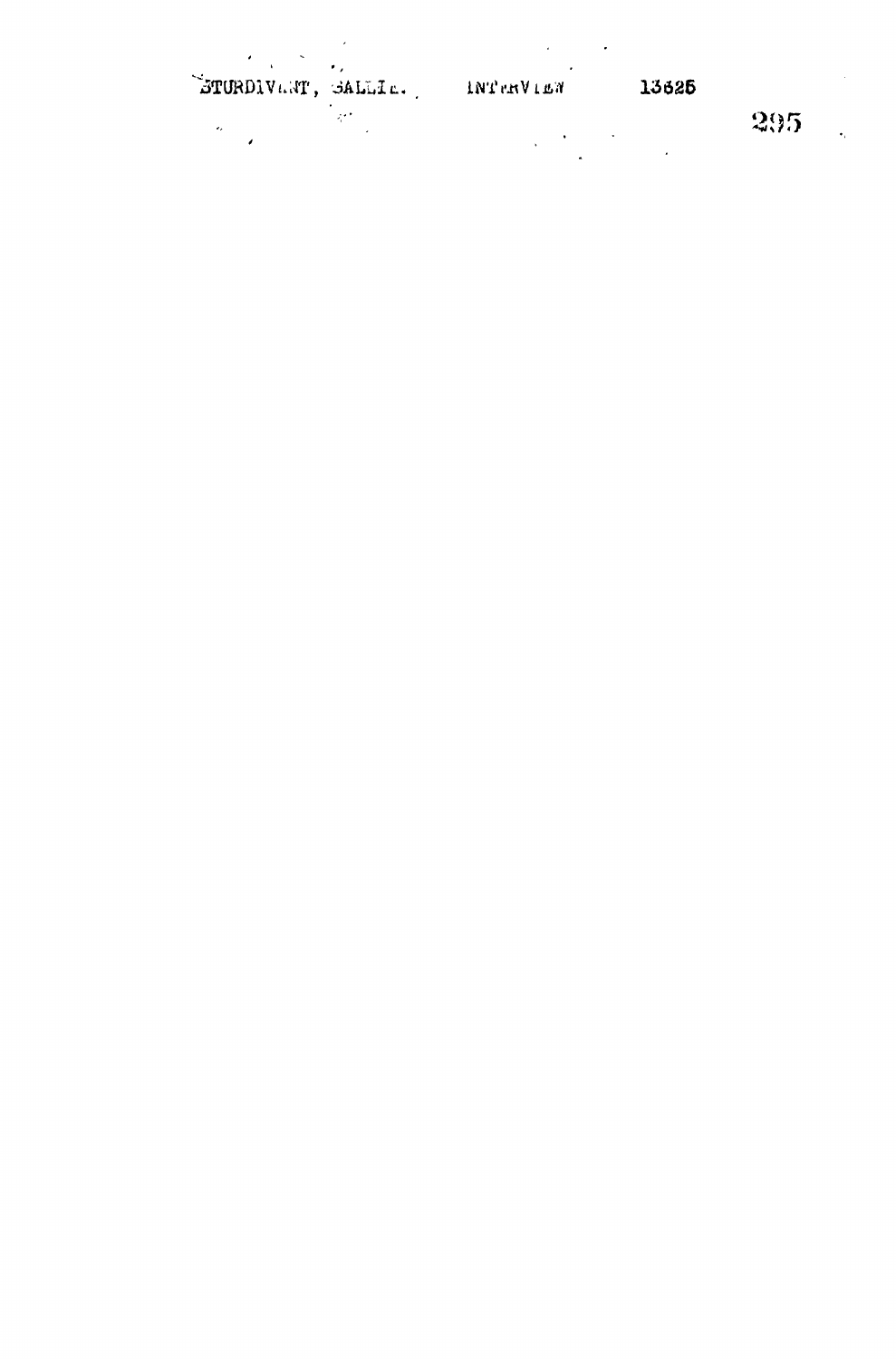| STURDIVANT, SALLIE FINTERVIET, 13625                                          |                           |                               |           |  |
|-------------------------------------------------------------------------------|---------------------------|-------------------------------|-----------|--|
| Field Norker's nome . The Eugene V. Murray, since                             |                           |                               |           |  |
| mais resort made on (date) April 18                                           |                           |                               | 1938      |  |
|                                                                               |                           |                               |           |  |
| $\mathcal{L}(\mathcal{E})$<br>, Mrs. Sallie Sturdivant,<br>- Name             |                           |                               |           |  |
| $z_i$ folt $0 \leq i \leq \text{Adur}(s_i)$ da, oklahoma                      |                           |                               |           |  |
| $5.$ Residence didress (or location) $-$ 523 E. 13th.,                        |                           |                               |           |  |
| $k$ , DATE OF FIRTH: Morth $\,$ July                                          | $_{\text{Day}}$ 25.       |                               | Year 1874 |  |
| $\epsilon$ : Flate of lirth $\epsilon$ . Red River <sup>3</sup> County, Texas |                           |                               |           |  |
|                                                                               |                           |                               |           |  |
| 6. Name of Father John Stewart:                                               | - Flace of birth Kentucky |                               |           |  |
| Vether information at all father Civil Wei Weeran Coafederate                 |                           |                               |           |  |
| Name of Morher Nancy Stewart                                                  |                           | Flace of birth $\mathbb{R}^k$ |           |  |
| Other information about mother                                                |                           |                               |           |  |
|                                                                               |                           |                               |           |  |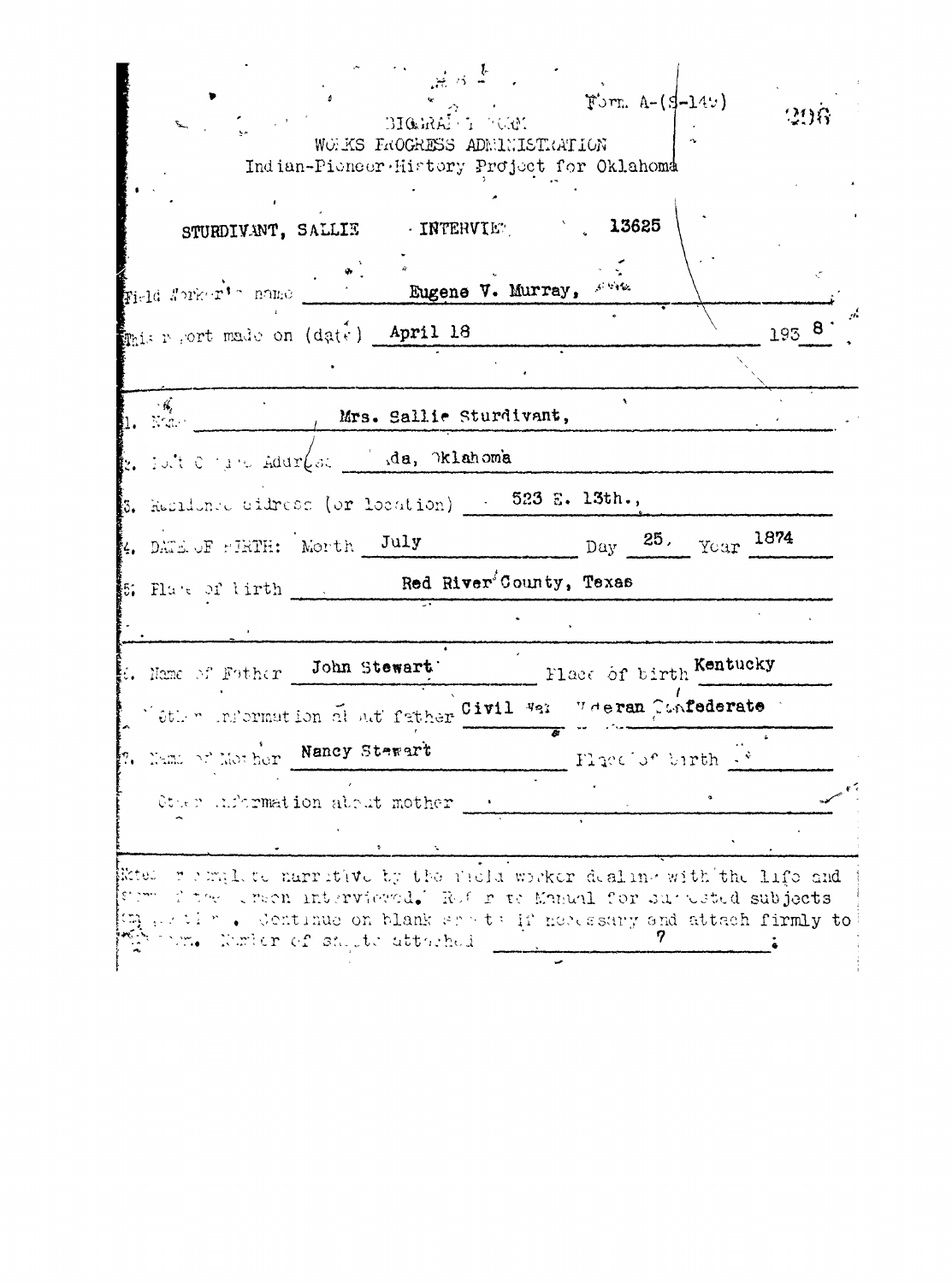STURDIV NT. SALLIE **TNTRAVTEW.** 

 $\mathcal{L}_{\text{eff}} = \mathcal{L}_{\text{eff}}$ 

Eugene V. Murray, Investigator. foril 18. 1938.

> in Interview with Mrs. Sallie Sturdivant, 523 east 13th Street, Ada, Dklahoma.

13625

Mrs. Sallie Sturdivant was born July 25, 1874, in Red River County, Texas, hear Clarksville. Mr. John Stewart, her father, was born somewhere in Kentucky, her mother, Mrs. Nancy Stewart, was born near Natchez, Mississippi. Mr. Stewart was a Confederate Veteran of the Civil War, and was also at one time a small slave holder. Two brothers and a sister, all older than Mrs. Sturdivant, were born in Louisiana. Mrs. Nancy Stewart the Mother, was by bloot, one quarter Choctaw Indian, her mother being one of those of the tribe who did not migrate to the indian Territory during the great removal period.

Mrs. Sturdivant was three years and six or seven months pld when the family left Red River County, Texas in the winter or 1877.

The family property on leaving Red River County consisted of three wagons, containing household goods and clothing, twent /-five or thirty cattle and about ten head of horses.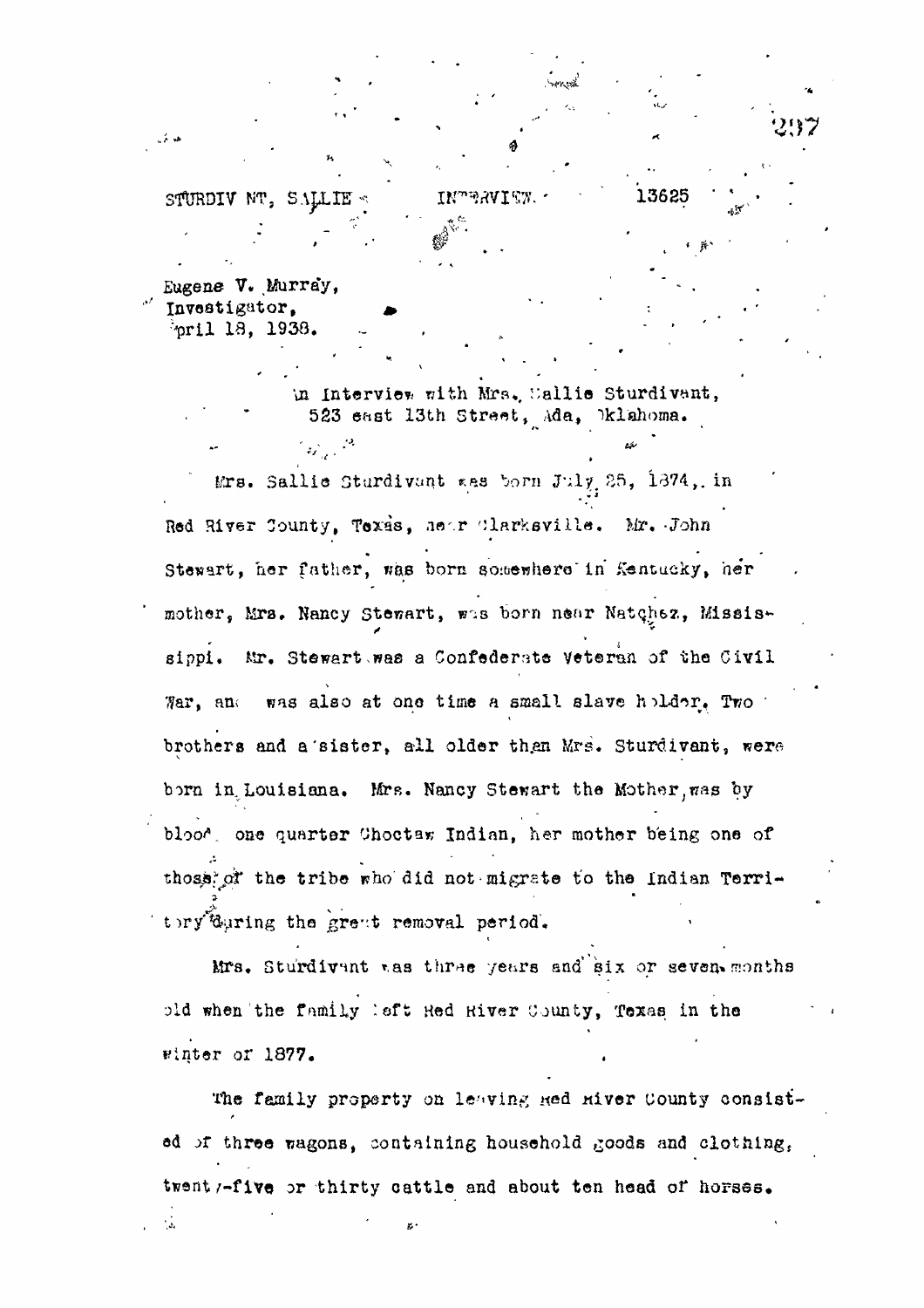**APURDIVANT. SALLIE** 1.3625 1 N er**v** te s

Mr. Stewart drove me wag in and the two boys, twelve and fifteen years old, drovs-one wagon each on the journey. Mrs. Sturdivant's older sister drove the cattle and extra horses, she did this as a satter of choice. the hundred and fifty saile surney to the Indian Perritory was complated in late retruggy, 1373, the family crossing the Red River at Broan's Ferry thirteen miles suath of Thackerville.

) Mr. Stewart had a brother-th-the and sister living Thack rville and because of this the family chose  $\mathbf{n}$ Thatkerville as a base of operations in the Territory. Mr. Stewart rented a farm here on which the family lived for one year, making a very good crop. There were no schools at Thackerville, however, and Mr. and Mrs. Stewart, wanting to put the children in some school, decided to move where there was a school. For this purpose the family moved to a farm three miles west of Lebanon which sas the location of the Old Lebanon Indian Academy. This farm, or rather tract of virgin land was leased from a Mrs. Luttle Stewart who, however, was no relation to the Stewart family in question. Here, Mr. Stewart had to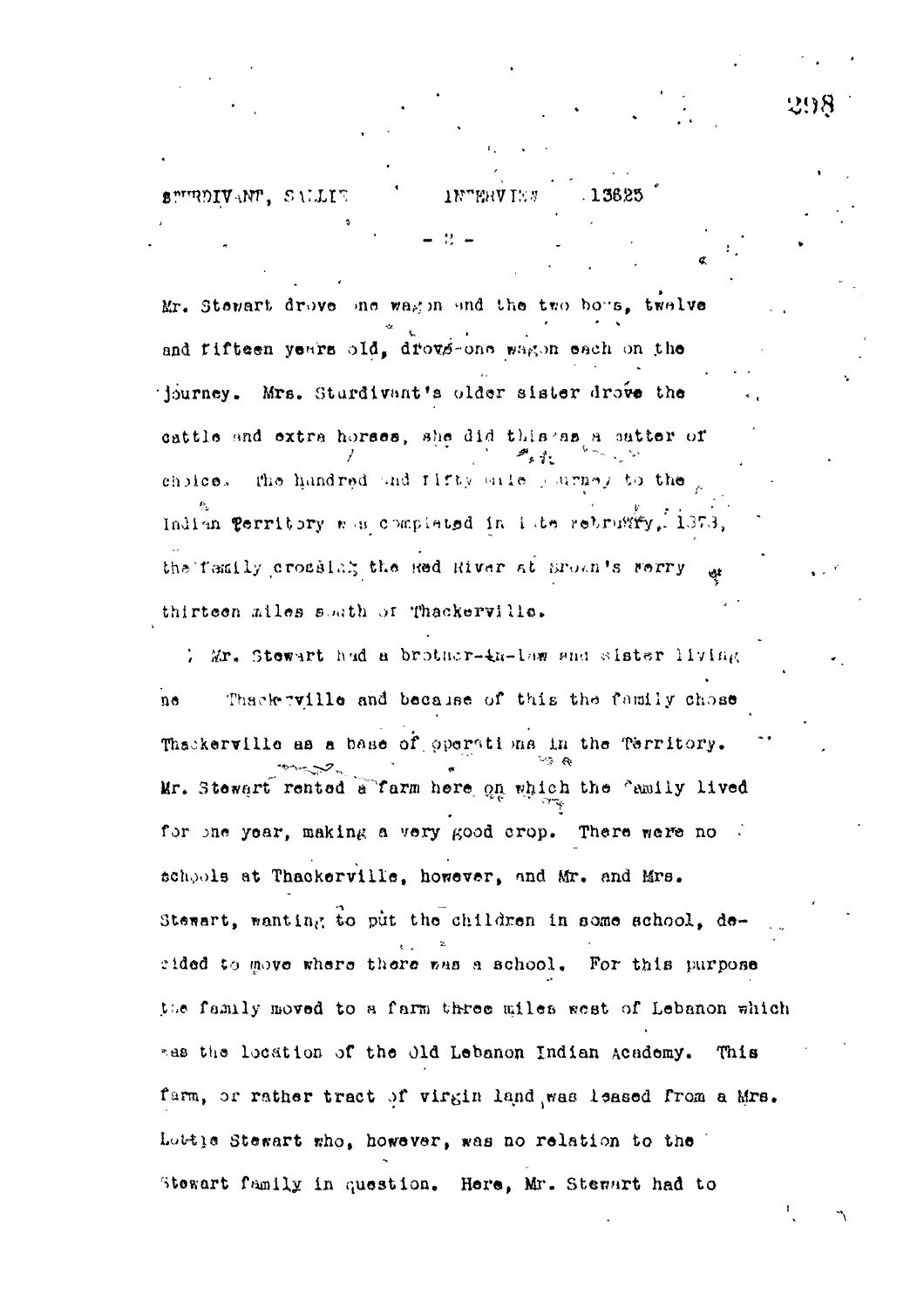13625

improve the land, starting from "scratch" as did many of the pioneer settlers of Oklahoma. He built a two room log house with a connecting hall between the two nooms, each room having a 'cat' chimney and fireplace. He also built a log bern and two log eribs for feed. and enclosed a hundred acres of land with a rail (log) fence.

**TMPERVTER** 

STURDIVANT. SALLIE

 $\mathbf{A}$ 

Mrs. Sturdivant remembers the journey from Thackervills to Lebanon well and though the distance between the two places was only about twenty-five miles yet it required more time to make the trip than it did to make the trip from Red River County, Texas to Thackerville. This was because the intervening country was heavily wooded and the creeks, since the trip was made in the spring/wid there were many of them, nere nearly all out of their banks. The trail, since it was used principally by horseback riders was not wide enough in most pluces for wagon travel. The three sagons were "pushed" slong through dense thickets of dogwood, persimmon, sumach and other growths, in many places souncing over rough stones and in others being "squeezed"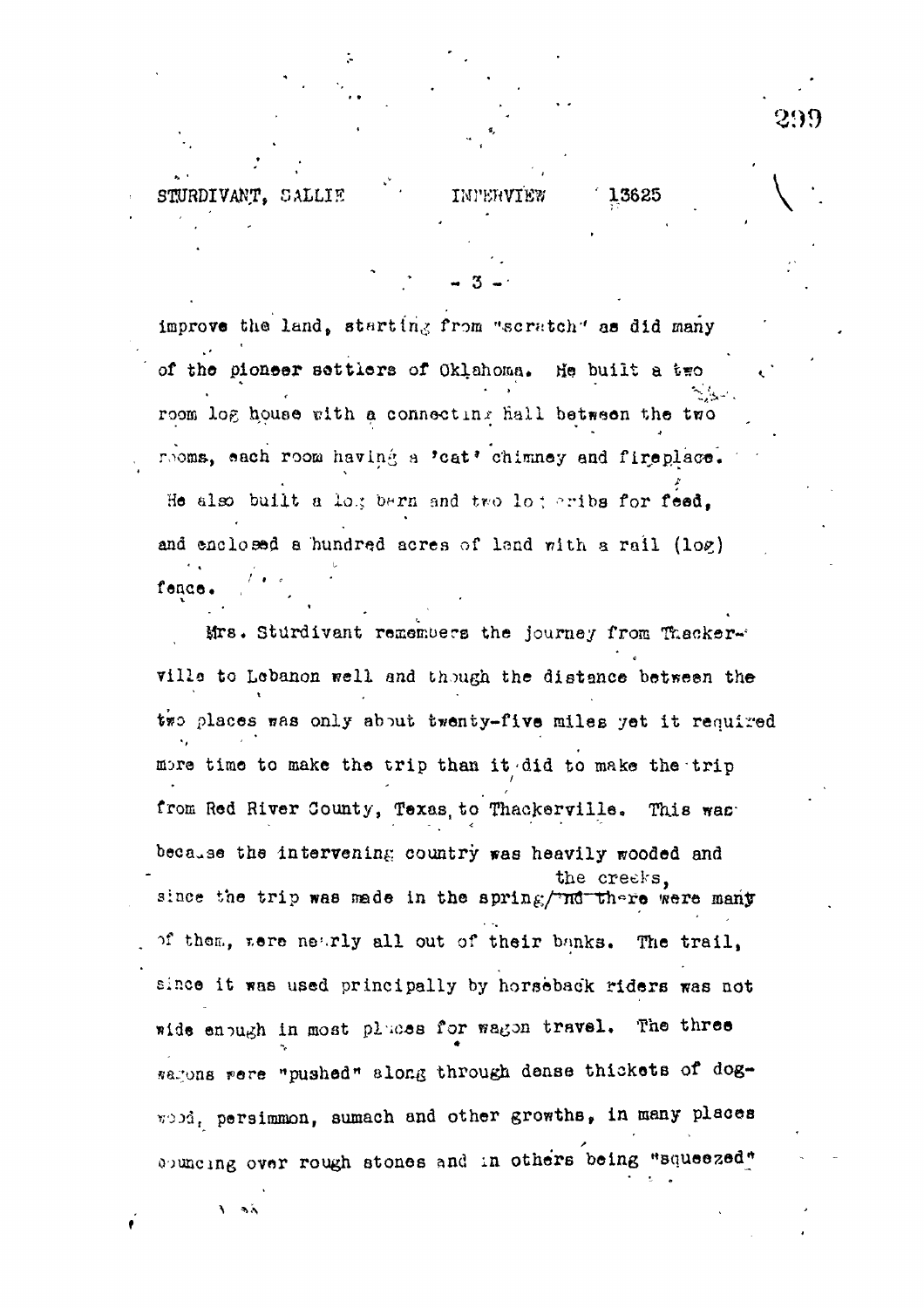13625

## STURDIVANT, SALLIE INTERVIEW

, between the larger trees. Many trees had to be felled before any progress at all could be made. Sometimes a wagon would become bogged down in crossing a creek at which time all hands including the children were needed to set it on its way again. Sometimes the wagons had to be 'swum' across the creeks, is lid the extra stock. It times, Mrs. Sturdivat's mother, Mrs. Stewart suffered much because of her fear that the stock would be drowned.

The house on the Lebanon farm was without a floor for several years and because of this the family experienced an experiting difficulty, a problem which they were some. time in solving. Nearly every time anyone sat in a chair the chair would sink into the ground several inches thus a wing the ground to be very soft, Mrs. Stewart tried hil rently to remedy the situation by pouring water on the gr und in the house to cause it to settle and pack. But no matter how often this was done the chairs would still sink when sat in by anyone. The situation was explained to certain of the neighbors but these people could offer no 'solution at all.

bne day, an Indian, whose name Mrs. Sturdivant cannot remember, came by and stopped at the Stewart home for dinner.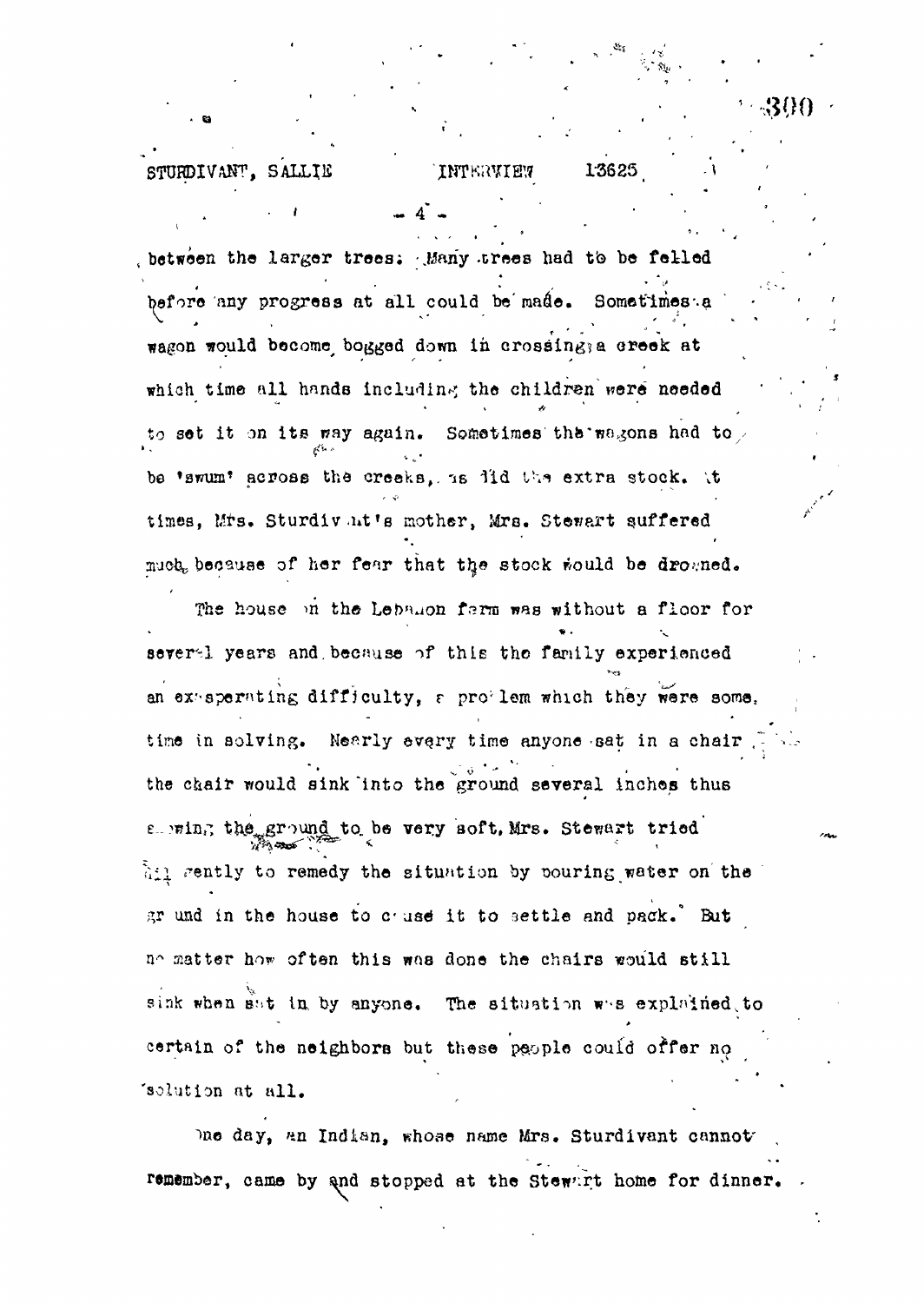## STURDIVANT, SALLIE

This Indian who incidentally was uite old, almost spoiled the family's dinner by calmly informing them they had built their house over the graves of an Indian family who had lived there many years before. Thus the riddle of the sinking chairs was solved at cast.

INTERVIEW

13625

There were two other Indian burying grounds located less than a quarter of a mile from the Stewart home which the family had been wondering about for quite s me time. The Stew rts never did move their house from its piace over the graves but they did put in a hemm log floor and lived in the house for six years.

Soon after moving to the Lebanon location Mrs. tewart began proceedings thich would enable her to be admitted to the tribal rolls with citizenship rights. She arde application in 1831 but was not admitted to citizenship until 1888 during which time she had great difficulty in proving her eligibility. Guite a number of the Indians 长云 in the territory remembered her parents and grandparents " in Mesissiopi when they were all children but did not, at course, remember Mrs. Stewart as she had not been born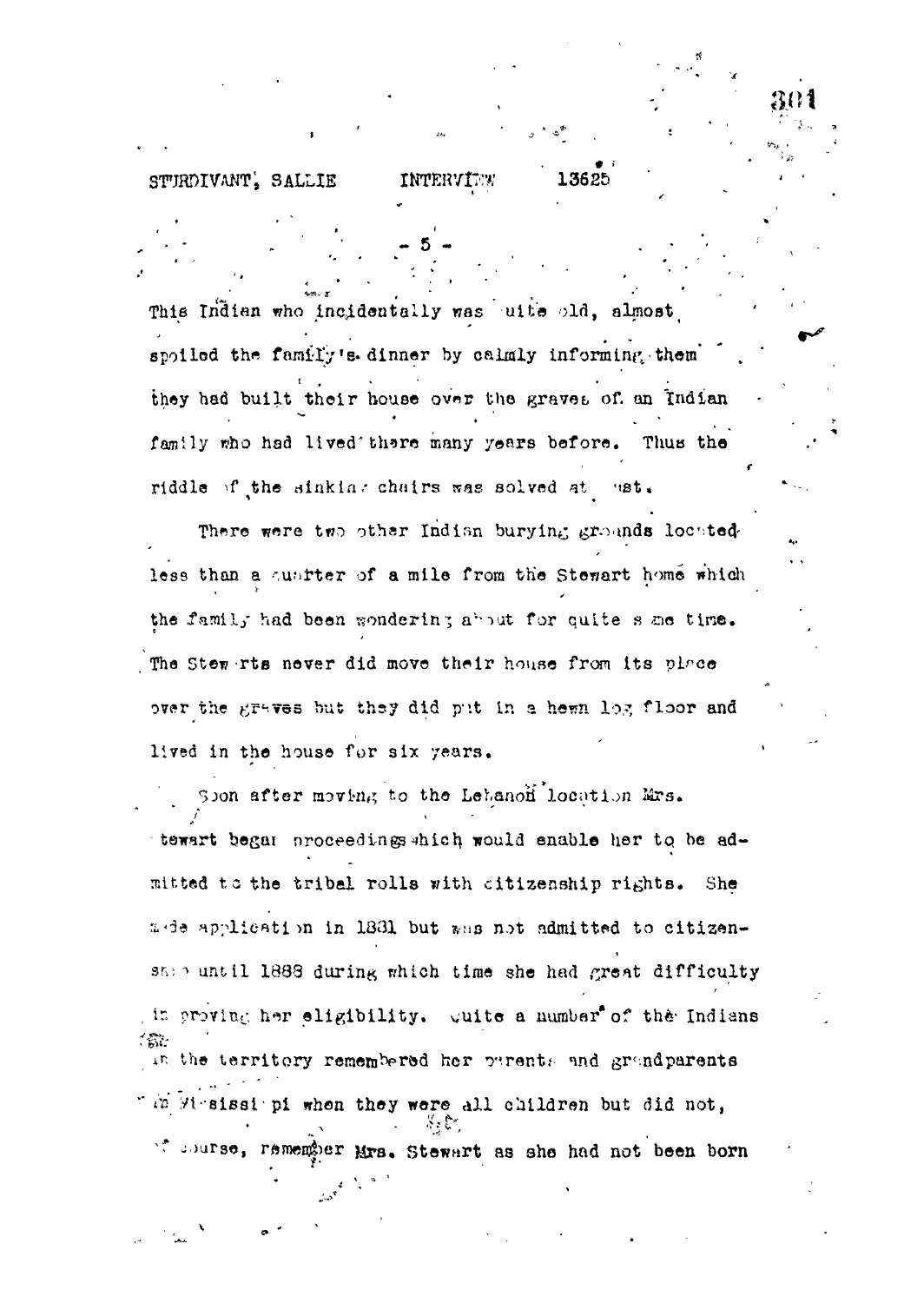INTERVIEW 13625 STURDIVANT, SALLIE

ł.

at that time. It was necessary to go over the rolls. emith the suthorities, and with her attorney, a Mr. McCurtain, and trace her lineage back for over seventyfive years before she was finally admitted to her rights. Some time after settling on the Lebanon place Mr. Stevart built a tenant house on his place for his help as he had by this time begun to farm on quite a large scale as the farm, which ras in the Wilson Creek bottoms, was very productive. The nearest cotton gin was five or aix miles from the Stewart farm. All supplies and staple groceries were brought in from Denison and Sherman, Texas.

Mr. Stewart took his allotment in 1839 three miles south of Atoka and moved the family there from the Lebanon pluce. This move was also made for the sake of better and handler schools. This allotment was improved by Mr. Stewart on a larger scale than the Lebanon farm had been and it - remained the family home until the death of Mr. and Mrs. Stewart. Mrs. Stewart died in May, 1895. Mr. and Mrs. Sturdivant were married in 1896. Mrs. Sturdivant was twentytwo rears old at the time. The newlyweds then took their allotments six miles northwest of Ada, near the present